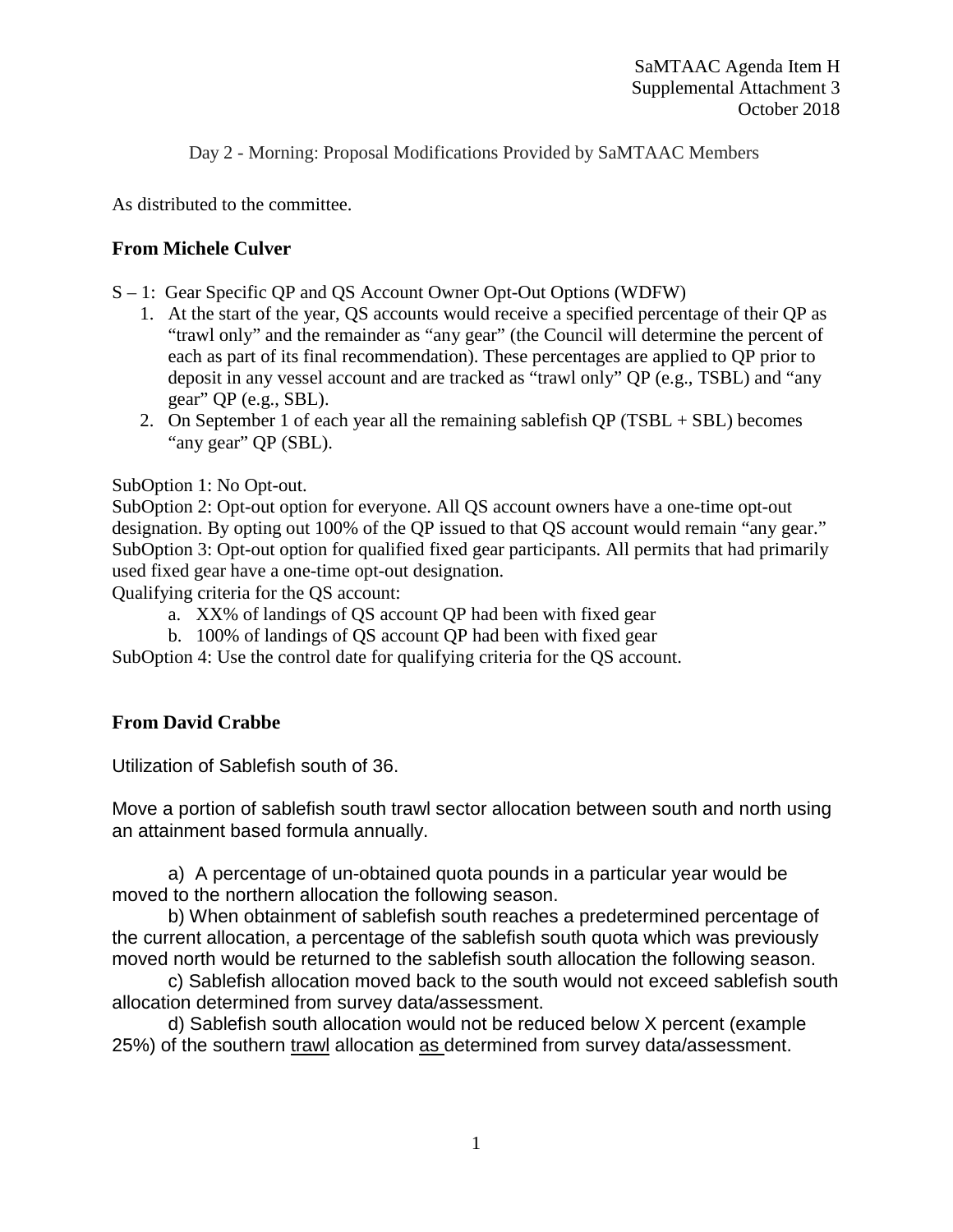### **From Maggie Sommer**

# **Gear switching limitation North of the 36 line:**

## **Active Trawler Designation with History-Based Exemption**

- o Gear switching only allowed if the vessel/permit (TBD) has an annual Active Trawler designation or a history-based exemption
	- To qualify for an annual Active Trawler designation: vessel/permit had at least X trawl gear landings totaling at least X pounds with trawl gear in the prior calendar year(s)
	- To qualify for a history-based exemption: vessel/permit made gearswitched landings of at least X lbs of sablefish (TBD) in at least 3/4/5 (TBD) years prior to the control date
- o Annual gear-switching limits:
	- Active trawler: X% of the annual trawl allocation of northern sablefish
	- Exempted vessel/permit:
		- $\triangleright$  Option 1: maximum amount of sablefish landed with non-trawl gear in any year between 2011 and the control date, as a % of the annual trawl allocation
		- $\triangleright$  Option 2: Less than the amount under Option 1 (TBD, intended to reduce the total potential gear-switched sablefish landings by all exempted vessels to 25% or less). Reduction could be applied immediately or phased in over 10 years.
- o Exemption transferability/expiration options:
	- Option 1: Exemption is non-transferable and expires when the vessel/permit ownership changes (ownership-based sunset).
	- Option 2: Exemption may be transferred one time with a change in ownership of vessel/permit
	- Option 3: Exemption is permanent/freely transfers
	- Option 4: Exemption expires after 10 years